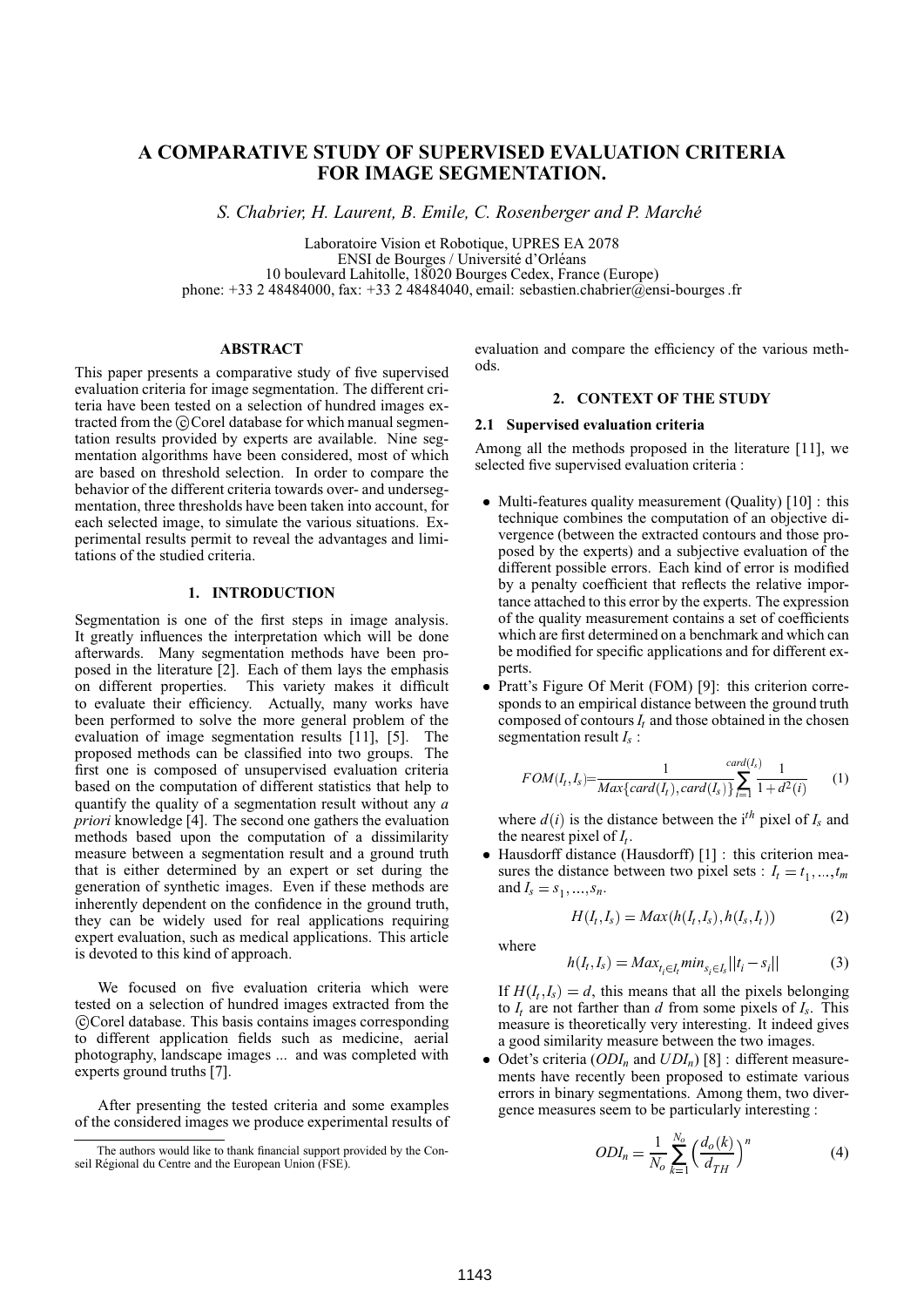and

$$
UDI_n = \frac{1}{N_u} \sum_{k=1}^{N_u} \left(\frac{d_u(k)}{d_{TH}}\right)^n
$$
 (5)

where

- $d_o(k)$  is the distance between the  $k^{th}$  pixel belonging to the segmented contour and the nearest pixel of the reference contour.
- $d_u(k)$  is the distance between the  $k^{th}$  non-detected pixel and the nearest one belonging to the segmented contour.
- **–** *N<sup>o</sup>* corresponds to the number of oversegmented pixels.
- **–** *N<sup>u</sup>* corresponds to the number of undersegmented pixels.
- $d_{TH}$  is the maximum distance allowed to search for a contour point.
- **–** *n* is a scale factor which permits to give a different weight to a pixel depending on its distance from the reference contour.

The *ODI<sup>n</sup>* criterion evaluates the divergence between the oversegmented pixels and the reference contour. The  $UDI<sub>n</sub>$  criterion estimates the divergence between the undersegmented pixels and the calculated contour.

For nearly all the presented criteria (*Quality*, *Hausdorff* ,  $ODI_n$  and  $UDI_n$ ), the lower the criteria, the more efficient the segmentation is. The *FOM* criterion is an except : the higher the criterion, the more efficient the segmentation is.

## **2.2 Image database**

The database used for our tests includes 100 real images extracted from the ©Corel database for which manual segmentations provided by experts are available. Nine segmentation algorithms have been considered [6] :

- Brightness Gradient (BG).
- Texture Gradient (TG).
- Color gradient (CG).
- Gradient Magnitude (GM).
- Oriented Energy (OE).
- Brightness/Texture Gradients (BGTG).
- Brightness/Color/Texture Gradients (BGCGTG).
- Canny.
- Second Moment Matrix (SMM).

Most of them are based on threshold selection. In order to compare the behavior of the different criteria towards overand undersegmentation, three thresholds have been taken into account, for each selected image, to simulate the various situations. Figure 1 presents three examples of the selected images, the corresponding ground truths and the three segmentation results obtained with the BGCGTG method. Table 1 presents the corresponding values of the different criteria.

#### **2.3 Discussion**

Figure 2 presents the evolutions of the five criteria for 10 images extracted at random from the ©Corel database. The segmentation method we used was once again the BGCGTG method. We can notice that, in nearly all cases, both *Quality* and *Hausdorff* consider the oversegmented situations as the best ones. However, we can observe in table 2 that the results obtained with *Hausdorff* are much more disparate than





Figure 1: Examples of test images extracted from the c Corel database. (1) Original images - (2) Corresponding ground truths - BGCGTG segmentation method : (3) undersegmented, (4) normal, (5) oversegmented

|            |           | Animal | Persons | Landscape |
|------------|-----------|--------|---------|-----------|
|            | underseg. | 9152   | 10512   | 8223      |
| Quality    | normal    | 8061   | 8887    | 7041      |
|            | overseg.  | 7961   | 8599    | 6658      |
| <b>FOM</b> | underseg. | 0.3737 | 0.4461  | 0.5225    |
|            | normal    | 0.4236 | 0.5381  | 0.5870    |
|            | overseg.  | 0.2555 | 0.2641  | 0.3843    |
| Hausdorff  | underseg. | 3577   | 3305    | 4100      |
|            | normal    | 1865   | 1685    | 2993      |
|            | overseg.  | 1665   | 1125    | 2308      |
| $ODI_n$    | underseg. | 0.7590 | 0.6650  | 0.5750    |
|            | normal    | 0.7520 | 0.6750  | 0.6030    |
|            | overseg.  | 0.7480 | 0.6690  | 0.6390    |
| $UDI_n$    | underseg. | 0.8731 | 0.8534  | 0.8057    |
|            | normal    | 0.8023 | 0.7867  | 0.7565    |
|            | overseg.  | 0.6527 | 0.4735  | 0.5711    |

Table 1: Evaluation criteria for the images presented figure 1.

those obtained with *Quality*. The confidence we can have in Hausdorff's criterion is thus limited. The evolutions obtained with Odet's criteria perfectly match the expected behaviors. *ODI<sup>n</sup>* always ranks first the undersegmented segmentations.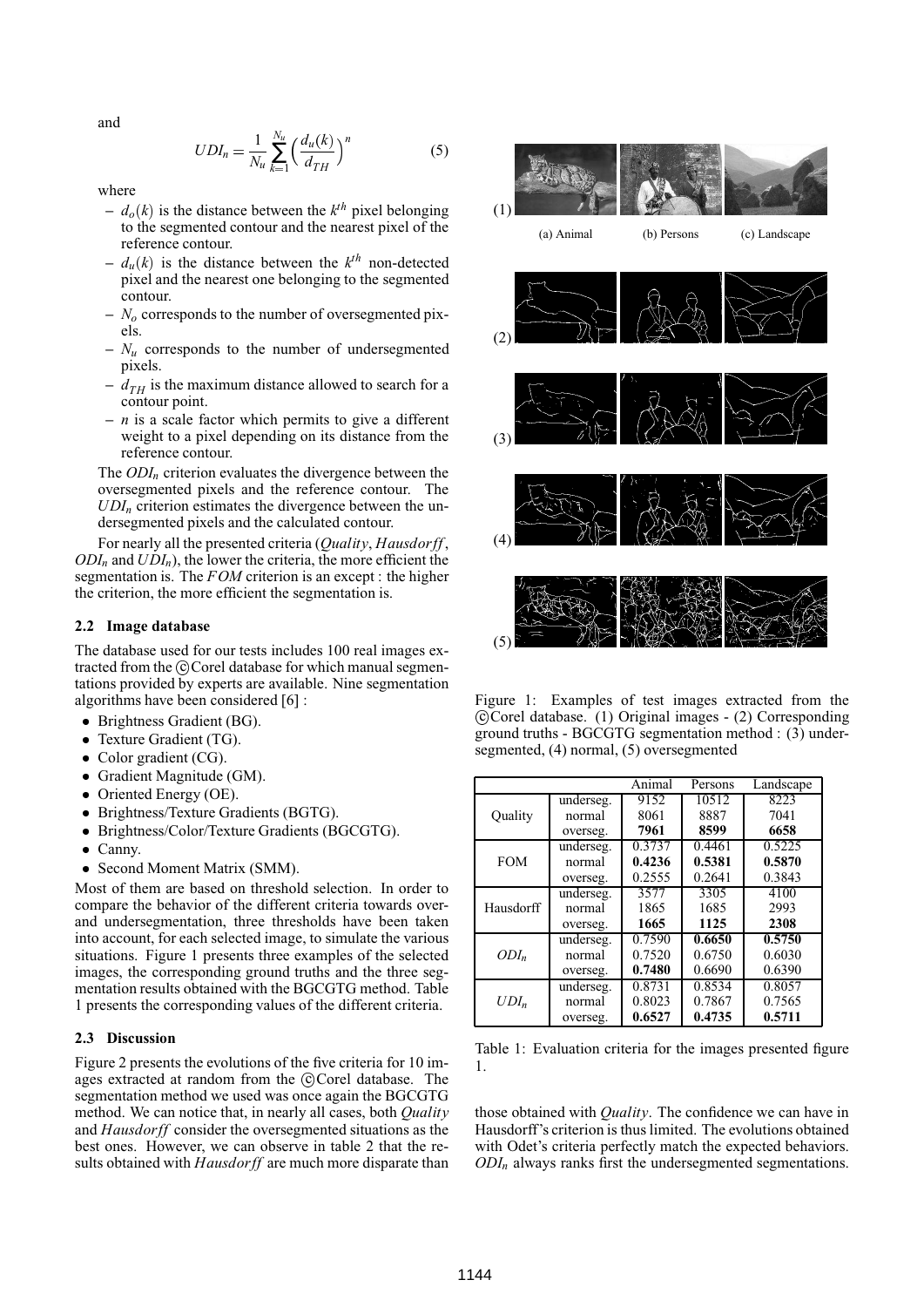As *ODI<sup>n</sup>* enables us to measure oversegmentation, it logically gives a good mark to undersegmented images. Conversely  $UDI<sub>n</sub>$  favours the oversegmented situations. Nevertheless,  $UDI_n$  seems to be more discriminating. Finally, the FOM criterion stands out. For the 10 presented images, it is the only one which systematically considers that the "normal" segmentation is the best one.



Figure 2: Evolutions of the five criteria face to BGCGTG segmentations.

All these conclusions are confirmed by Table 2 which presents how many times each segmentation (under-, normal and over-) has been considered as the best by each criterion. These statistics highlight the favoured situations for each criterion.

|            | Undersegmented | Normal | Oversegmented |  |
|------------|----------------|--------|---------------|--|
| Quality    |                |        |               |  |
| <b>FOM</b> |                | 99     |               |  |
| Hausdorff  |                | 42     | 68            |  |
| $ODI_n$    | 49             | 37     |               |  |
| ' /Dl.     |                |        | 90            |  |

Table 2: Global classification, by each criterion, of the different situations (under-, normal or oversegmentation) for 100 images extracted from the ©Corel database and 9 segmentations methods.

For a chosen criterion, one can notice that the sum of the privileged situations sometimes overlaps 100%. This occurs when the different criteria do not distinguish the under-, normal or oversegmentations. We can note that, with *Quality* and *Hausdorff*, oversegmentation is often ranked first (*Quality* even more clearly). As a result of their definitions,  $ODI_n$  and  $UDI_n$  favour the under- and the oversegmentation respectively. *FOM* again seems to be giving the best results.

All these conclusions are of course highly dependent on the confidence in the ground truth. In fact, as shown in figure 3, different experts can give quite different reference contours for the same image. This therefore relativizes what can be considered as under- or oversegmented and the final conclusion concerning the "best" result.



(n) Expert  $N^o$ 4

Figure 3: Different reference contours given by four experts.

In order to avoid any subjective interpretation, we finally tested the five criteria on synthetic images for which a completely reliable ground truth is available. In order to illustrate the behaviors of the criteria in this situation, we present in the next paragragraph one example of the tested images.

### **2.4 Test on a synthetic image**

The tested image was composed of five regions that had a high contrast. Only two regions (1 and 2) had quite similar mean values and variances. The image and its ideal segmentation are presented figure 4. Figure 5 presents six segmentation results and table 3 gathers, for each segmentation, the values of the five considered criteria.

 $UDI<sub>n</sub>$  and *Hausdorff* once again favour the oversegmen-